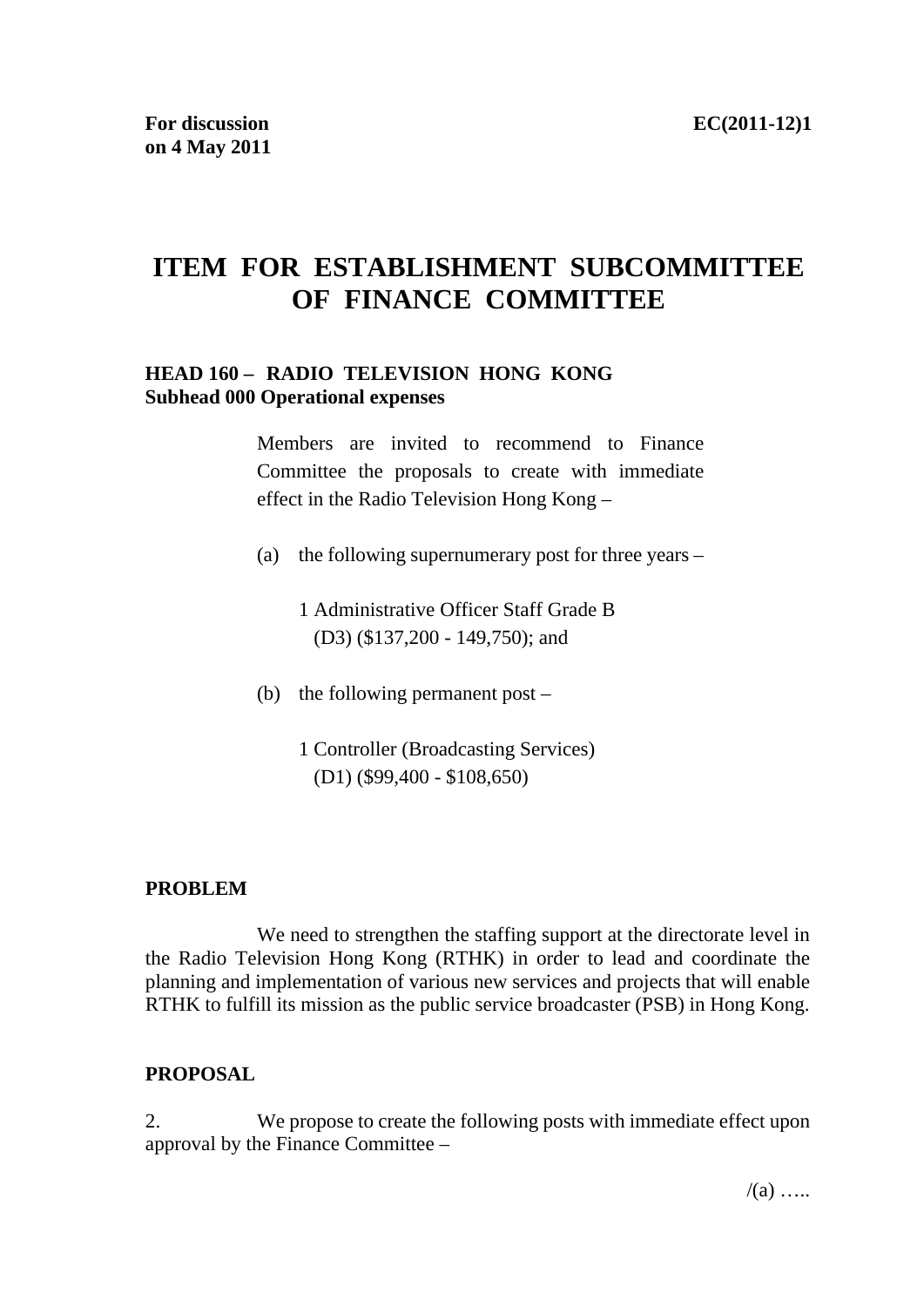- (a) one supernumerary post of Administrative Officer Staff Grade B (AOSGB) (D3), to be designated as Deputy Director of Broadcasting (Developments), for three years to lead and coordinate RTHK's major development projects; and
- (b) one permanent post of Controller (Broadcasting Services) (D1) to be designated as Controller (Radio) to lead and coordinate the launch of digital audio broadcasting (DAB) services by RTHK and oversee the operation and development of the radio programme services on both analogue and digital platforms.

# **JUSTIFICATION**

## **New development initiatives**

3. In September 2009, the Government decided, among other things, that RTHK should expand its scope of services to fulfill its mission as the PSB in Hong Kong. In the coming years, RTHK needs to take forward various new development initiatives, including the preparation for the launch of DAB and digital terrestrial television (DTT) broadcasting services, facilitating community involvement in broadcasting, planning for the re-provisioning of the Broadcasting House, and establishing a digital media asset management system.

4. The latest plans and time frame for taking forward the various new development initiatives are set out in the ensuing paragraphs.

# (a) DAB

5. The Government has assigned spectrum frequencies to RTHK for it to launch five DAB programme channels by the end of 2011. Four of the new DAB programme channels will initially simulcast the existing four AM channels (namely, Radio 3, Radio 5, Putonghua Channel and BBC World Service) to improve reception quality, with gradual enhancement of programme content, including the introduction of community involvement in broadcasting. The remaining DAB programme channel will be used for relaying national radio programmes to enhance public understanding of matters concerning the Mainland. RTHK will also provide value-added data services to the audience, including the screening of news highlights, weather information and traffic reports on DAB receivers.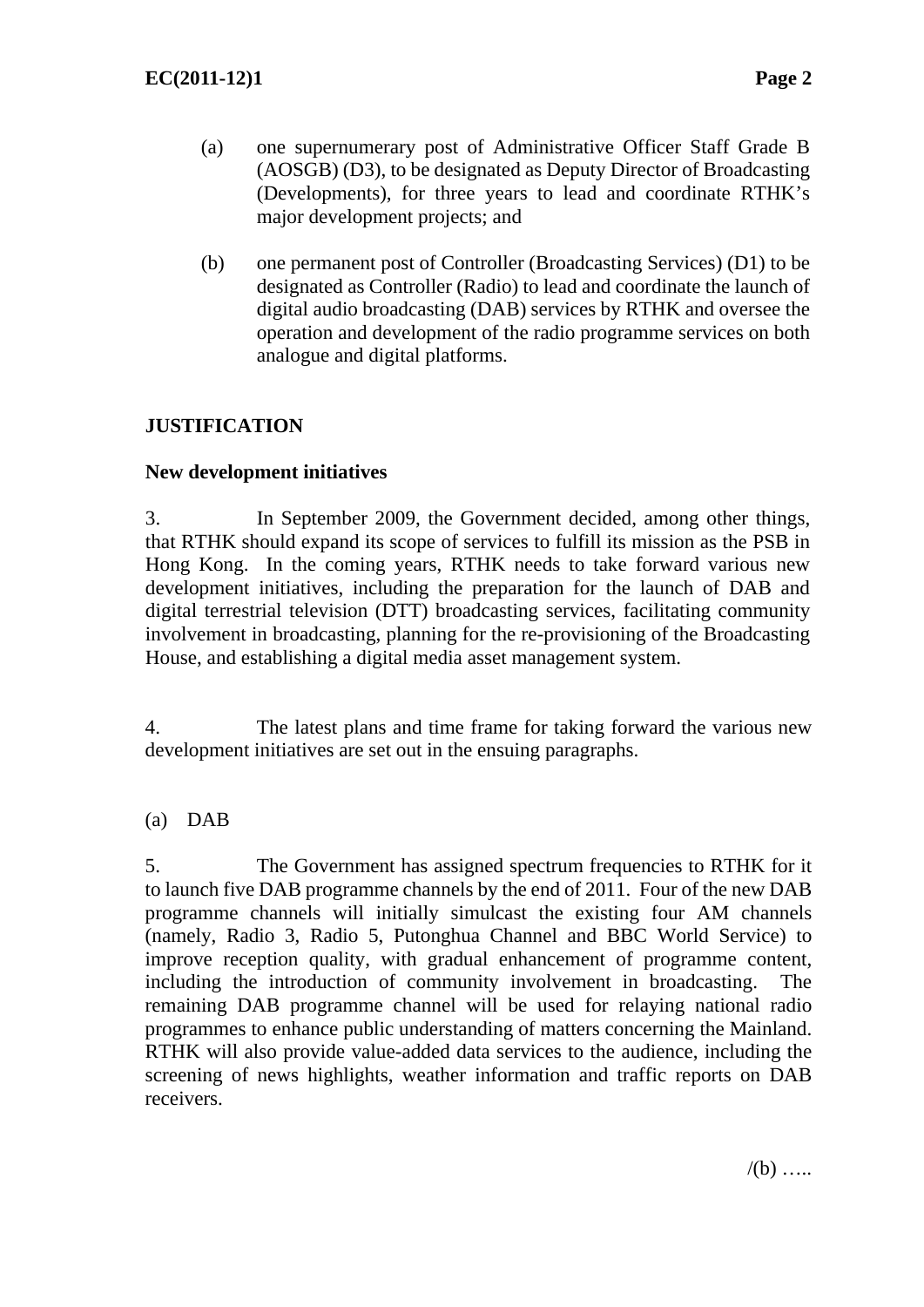(b) DTT

6. RTHK currently does not have its own television (TV) transmission network, nor experience in the operation of a TV station. It has an output of 590 hours a year in terms of TV production, which is broadcast through the two commercial domestic free TV stations. RTHK will develop its DTT service in a progressive and step-by-step manner according to the needs of the community and market situation.

7. In the next few years, RTHK will be committed to first establishing the necessary DTT transmission network, including discussing with the two commercial domestic free TV stations the rental of suitable hilltop transmission sites, acquiring the essential transmitters and equipment, and conducting technical trials. RTHK has already commenced discussions with the two domestic free TV stations. RTHK will also increase its production of high-definition (HD) TV programmes from about 50 hours to not less than 200 hours per year from 2011-12 onwards to prepare for the launch of HD TV channel in future.

(c) Community Involvement in Broadcasting

8. RTHK will develop community involvement in broadcasting on its digital platform. The Government has earmarked \$45 million for a three-year trial under the proposed Community Broadcasting Involvement Fund which will provide financial support for community organisations to take part in the initiative. RTHK is considering the framework and possible ground rules for the initiative and will carry out public consultation towards the end of 2011.

(d) Re-provisioning of Broadcasting House in Tseung Kwan O

9. We have identified a suitable site in Tseung Kwan O (Area 85) for the development of the new Broadcasting House. In line with established procedures, we are conducting a technical feasibility study (TFS) for the project. Upon the completion of the TFS by about June 2011, we will seek funding in accordance with the established mechanism and obtain necessary town planning approval.

(e) Media Asset Management

10. RTHK holds over 80 years of audio records and over 30 years of TV productions. They are not only part of the public memory but also a very valuable reference source for RTHK and other broadcasters in content production. In the coming five years, RTHK will embark on the establishment of a digital media asset management (MAM) system in order to preserve the heritage of Hong Kong's public broadcasting and make it accessible to the public and the industry.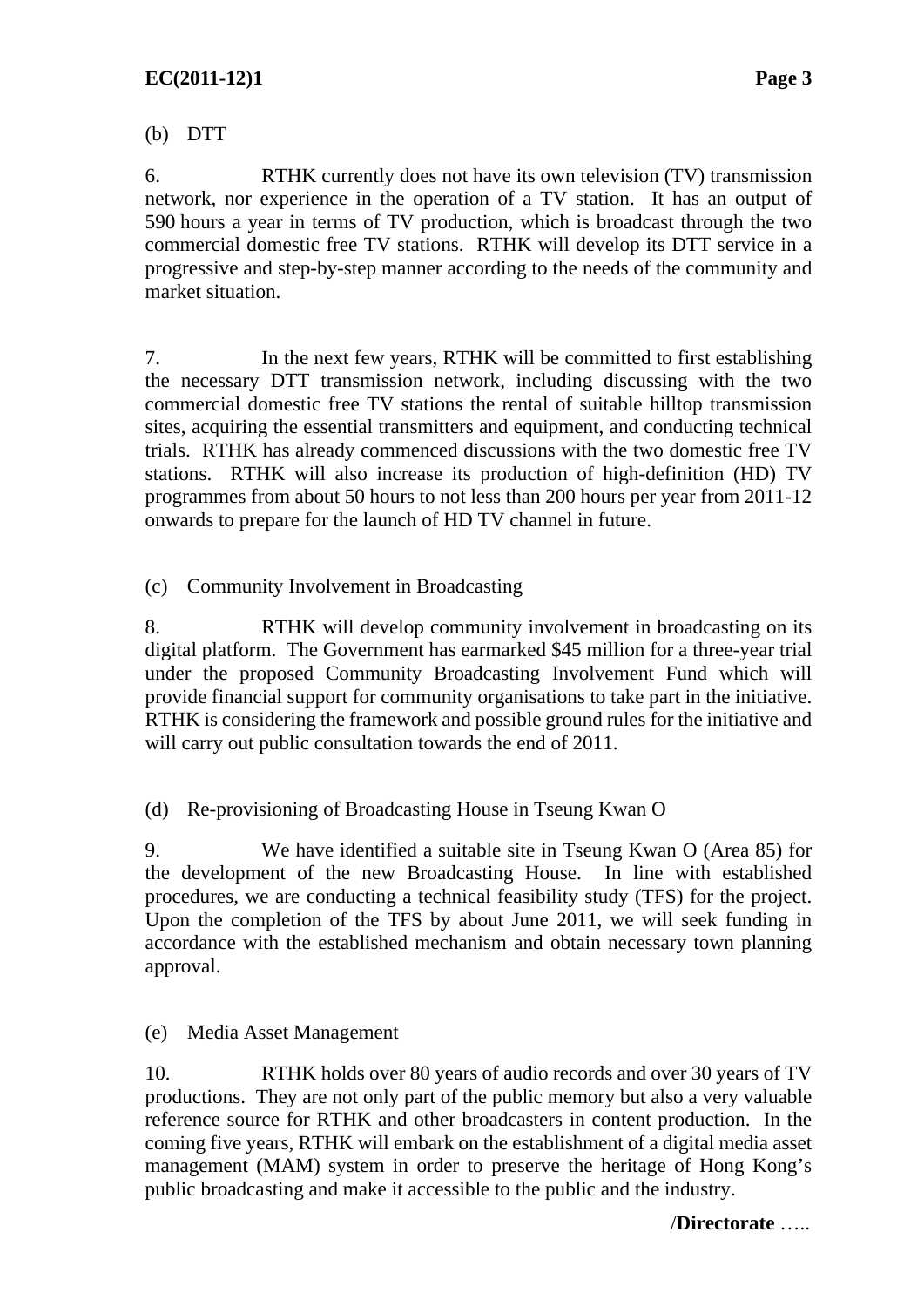## **Directorate support**

11. The new initiatives described in paragraphs 5 to 10 above are important for the development of RTHK as the PSB in Hong Kong, especially in keeping pace with the world trend of moving towards digital broadcasting. To ensure that these initiatives will be smoothly and effectively taken forward, RTHK needs to carry out meticulous planning and coordination in respect of the service level to be provided, the programming strategy to be adopted and the technical developments involved. RTHK will also need to maintain close liaison with various stakeholders and agencies in the implementation of the new initiatives under a tight timeframe. There is a need to strengthen support for RTHK at the directorate level to lead and coordinate the new services and projects in order to ensure success of the initiatives.

#### **Proposed changes to existing directorate establishment**

- 12. Currently, there are seven directorate posts in RTHK, namely
	- (a) the Director of Broadcasting (D of B) (D5), who is the head of RTHK and also the Editor-in-Chief;
	- (b) the Deputy Director of Broadcasting (DD of B) (D3), who supports D of B in all matters relating to the management of RTHK, including financial and human resources, production resources, programme production and standards, new media services, public relations and other corporate businesses;
	- (c) two Assistant Directors, namely Assistant Director (TV) (AD (TV)) and Assistant Director (Radio) (AD (Radio)), both at D2 rank, who oversee TV and radio programming matters respectively;
	- (d) two Controllers, namely Controller (TV) and Controller (Production Services), both at D1 rank. Controller (TV) supports AD (TV) in managing general and educational TV programmes. Controller (Production Services) manages technical and production support services for radio and TV productions; and
	- (e) Departmental Secretary (Principal Executive Officer) (D1), who manages departmental administration and human resources matters.
- The existing organisation chart of RTHK is at Enclosure 1. Encl. 1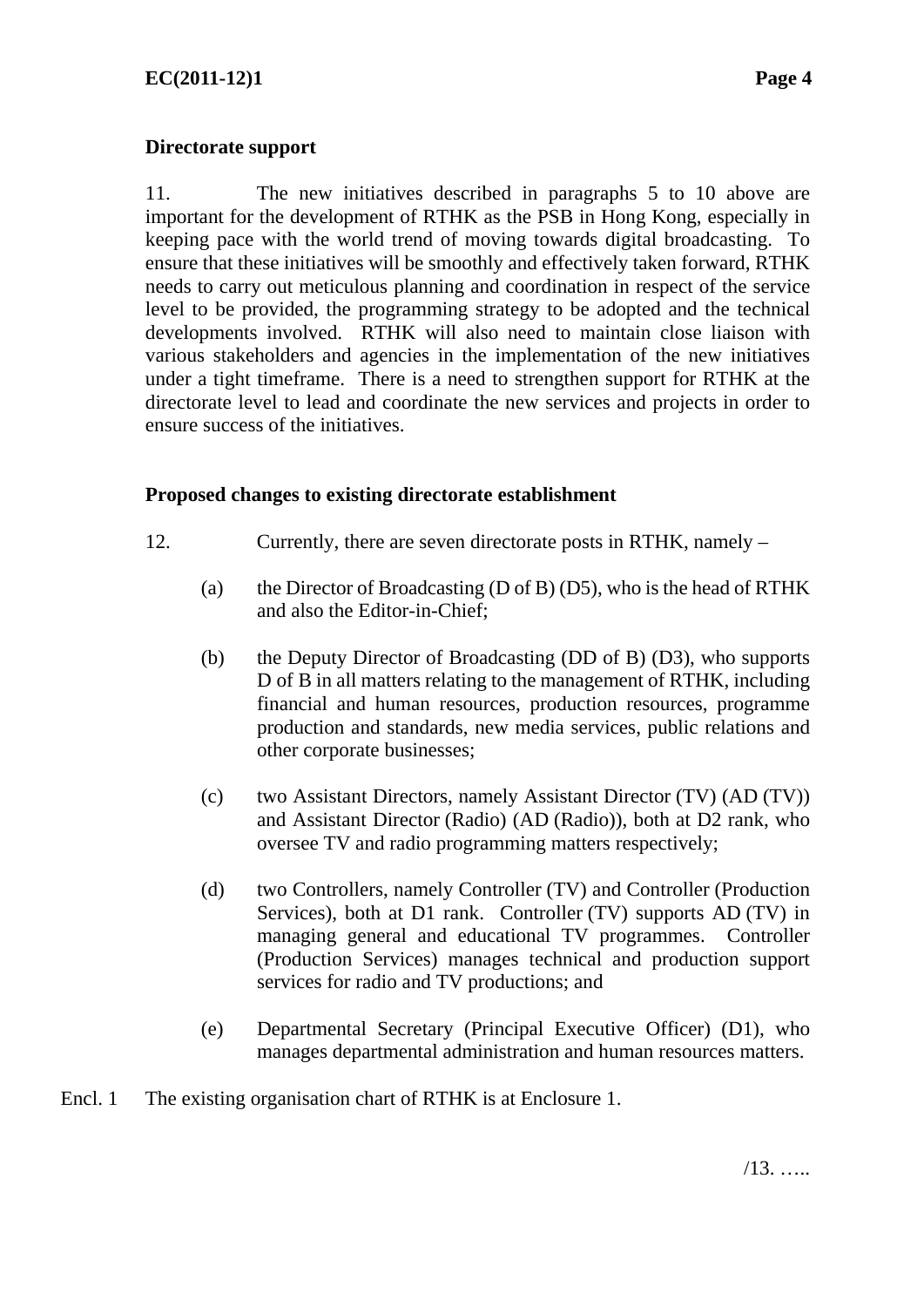13. With the continuous growth in scope and depth of activities, convergence of the different media platforms, growing demands for better synergy, the need to launch new services as well as public expectation for stronger accountability and governance, there is a clear need for RTHK to strengthen its directorate support and to institute organisational changes and new delineation of responsibilities among its directorate staff accordingly. We propose –

- (a) to create one permanent post at the rank of Controller (Broadcasting Services) (D1) and designated as **Controller (Radio)** to lead and coordinate the launch of DAB services, which involves steering the development of the technical setup, drawing up programming and publicity strategies, as well as planning for the introduction of community involvement in broadcasting in RTHK's DAB services. The post holder will also oversee the operation and development of radio programme services on both analogue and digital platforms, so that the AD (Radio) can focus on other more important work areas such as overall programming strategy in radio services, coordination of radio services in news and current affairs and promoting synergy of radio services with TV services, etc. Upon the creation of the Controller (Radio) post,
	- (i) we propose to re-title the AD (Radio) post as AD (Radio  $\&$ Corporate Programming), and the post holder will additionally take up corporate functions in respect of corporate programming strategies and creative initiatives;
	- (ii) we propose to re-title the AD (TV) post as AD (TV  $\&$ Corporate Businesses), and the post holder will additionally take up corporate functions in respect of content policy, programme licensing issues and archive management, new media services and the preparations for the launch of DTT services;
	- (iii) Controller (TV) will continue to support AD (TV  $&$  Corporate Businesses) in overseeing general and educational TV programmes. The post holder will also assist AD (TV & Corporate Businesses) in making preparations for the launch of DTT services; and
	- (iv) there will be no change to the major duties of the Controller (Production Services).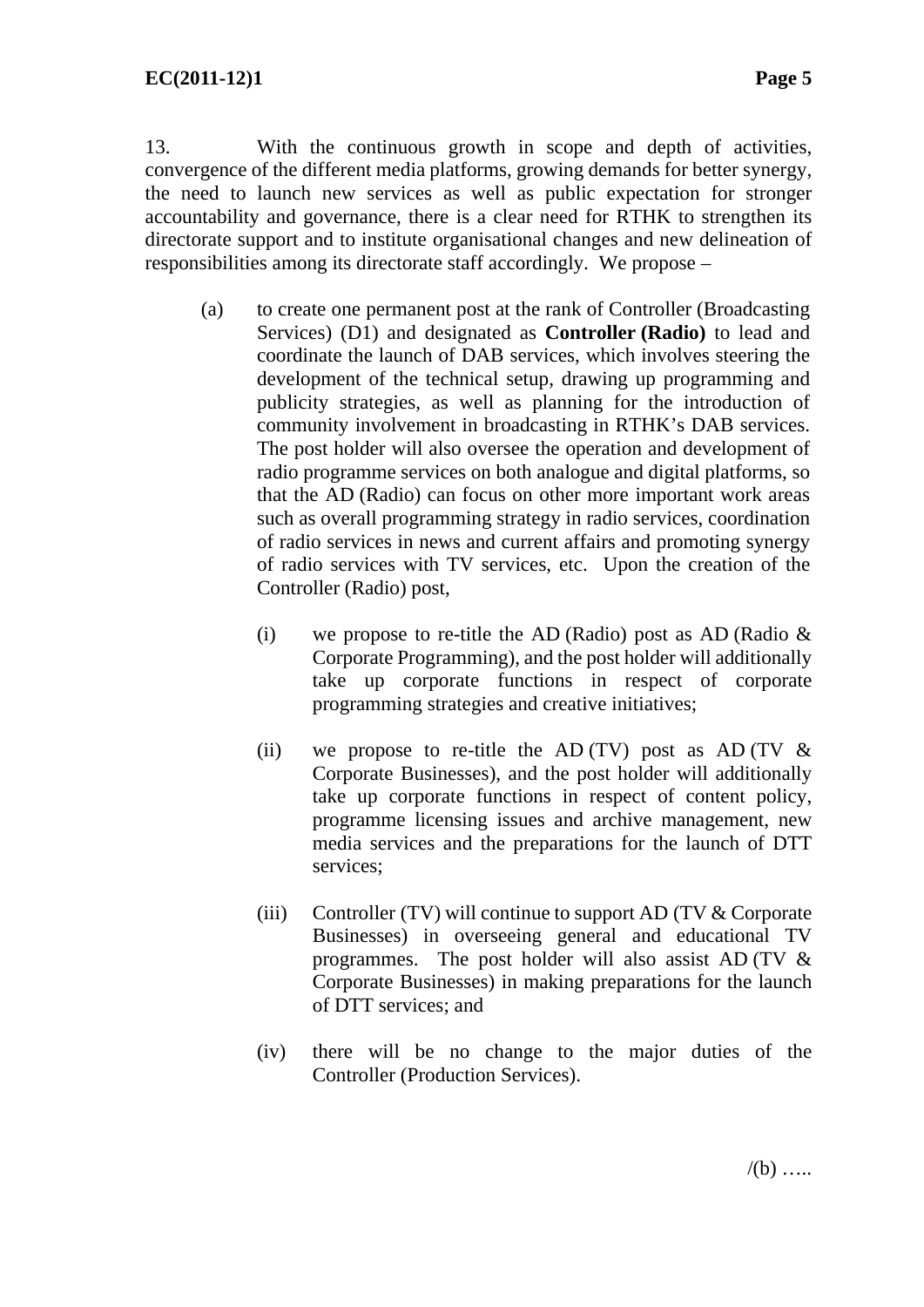- (b) to create a supernumerary post at the rank of AOSGB for three years and designated as **DD of B (Developments)** to lead and coordinate RTHK's major development projects including the re-provisioning of the Broadcasting House, the MAM project and development works in support of the new DAB and DTT services. The post holder will also oversee departmental administration and resources deployment. Upon the creation of the DD of B (Developments) post,
	- (i) the current DD of B post will be re-titled DD of B (Programmes). The post holder, relieved from departmental administration duties, will focus on supporting D of B in the day-to-day programme and editorial management, developing corporate level competitive programming strategies, monitoring corporate businesses and directly supervising corporate communications, editorial issues and programming standards. Some of the corporate functions (e.g. corporate programming and new media services) which hitherto fall within the schedule of DD of B will in future be vested with the two ADs (as per  $(a)(i)$  and  $(a)(ii)$  above) who will report to the DD of B (Programmes) for more efficient distribution of work and synergy; and
	- (ii) the D of B will continue to be the head and Editor-in-Chief of RTHK.

14. We propose to create the supernumerary post of AOSGB for three years as we envisage that RTHK will need to handle immense workload in the coming few years arising from the various new development initiatives. In particular, the undertaking of the initiatives involves complex issues cutting across various bureaux and departments, and strong and dedicated steer at the senior directorate level will be essential for the smooth implementation of these initiatives within a tight timeframe. We propose to create the Controller (Broadcasting Services) post on a permanent basis because of the growth in radio services associated with the development of DAB services, the need to cope with the increase in complexity of radio operation in light of growing public expectation for diversity, programme qualities and community involvement projects, as well as increase in interfaces with community organisations and other broadcasters.

15. The proposed organisation chart of RTHK is at Enclosure 2. The job descriptions of the supernumerary AOSGB and permanent Controller (Broadcasting Services) posts proposed to be created are at Enclosures 3(a) and 3(b) while the revised job descriptions of other directorate posts with changes in duties and responsibilities are at Enclosures 4(a) to 4(d). Encl. 2 Encls.  $3(a) - 3(b)$ Encls.  $4(a) - 4(d)$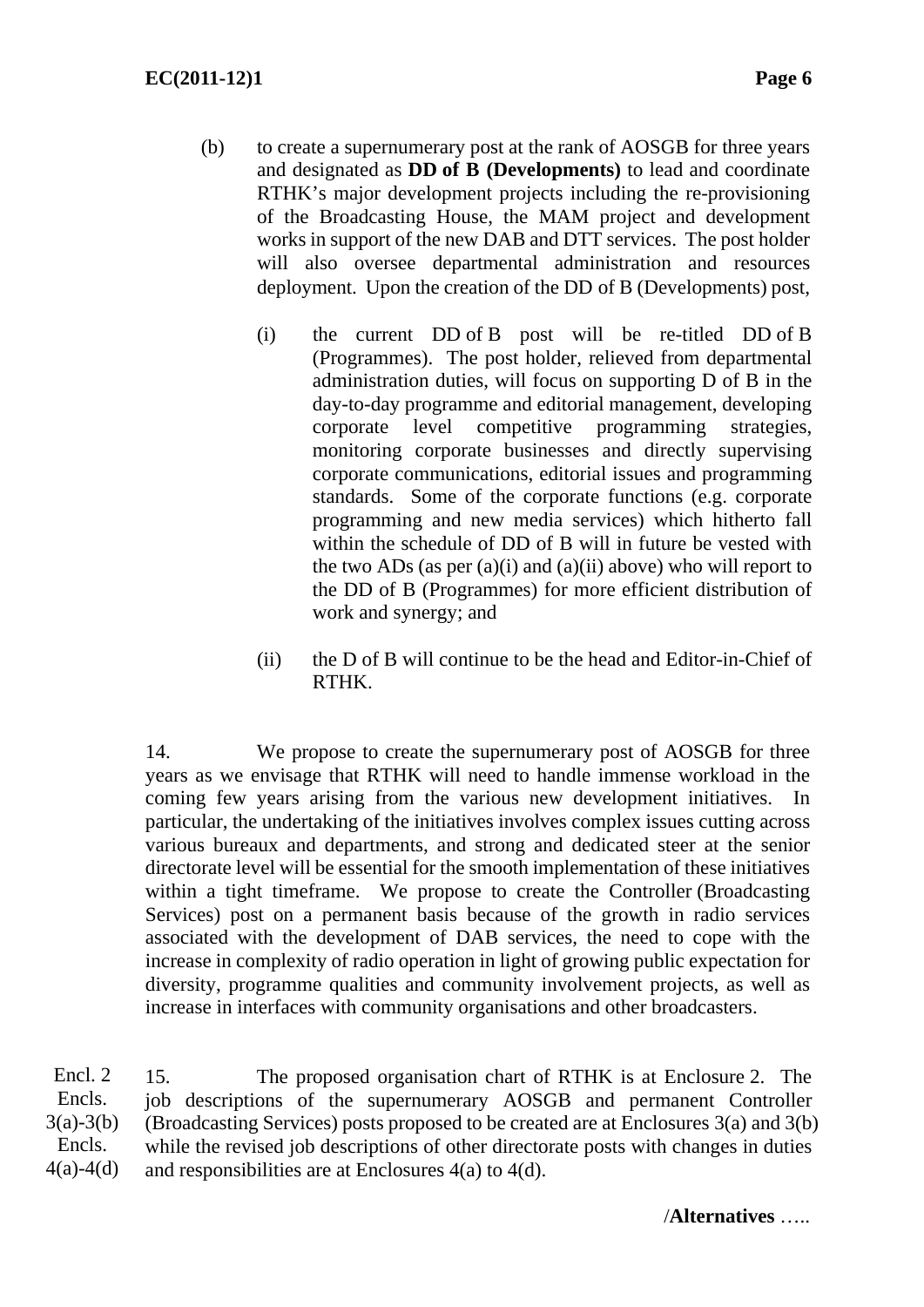#### **Alternatives Considered**

16. We have critically examined the possibility of redeployment within RTHK to absorb the duties of the proposed new posts. However, the existing DD of B has already been fully stretched in his schedule of work, and the incumbent will be heavily involved in editorial management and planning for new programming on the new DAB and DTT platforms.

17. There are only two permanent Controller (Broadcasting Services) posts in the TV and Production Services Division respectively, namely Controller (TV) and Controller (Production Services). As they are already fully engaged in their own schedule of work and the two Divisions they lead have distinctly different professional specialisations, it is not operationally feasible for the two Controllers to take up the new duties of the proposed Controller (Radio) post.

#### **FINANCIAL IMPLICATIONS**

18. The proposed creation of the two directorate posts will require an additional notional annual mid-point salary cost (NAMS) of \$3,009,600 as follows –

| Rank                                    | <b>NAMS</b><br>\$) | No. of<br><b>Posts</b> |  |
|-----------------------------------------|--------------------|------------------------|--|
| <b>Supernumerary Post</b>               |                    |                        |  |
| $AOSGB$ (D3)                            | 1,744,200          |                        |  |
| <b>Permanent Post</b>                   |                    |                        |  |
| Controller (Broadcasting Services) (D1) | 1,265,400          |                        |  |
| <b>Total</b>                            | 3,009,600          |                        |  |

19. The additional full annual average staff cost, including salaries and staff on-cost, is \$4,621,000. The additional NAMS and the full annual average staff cost will be reduced to \$1,265,400 and \$2,223,000 respectively from 2014-15 onwards upon the lapse of the supernumerary AOSGB post. RTHK has included sufficient provision in the 2011-12 Estimates to meet the cost of this proposal and will reflect the resources required in the Estimates of subsequent years.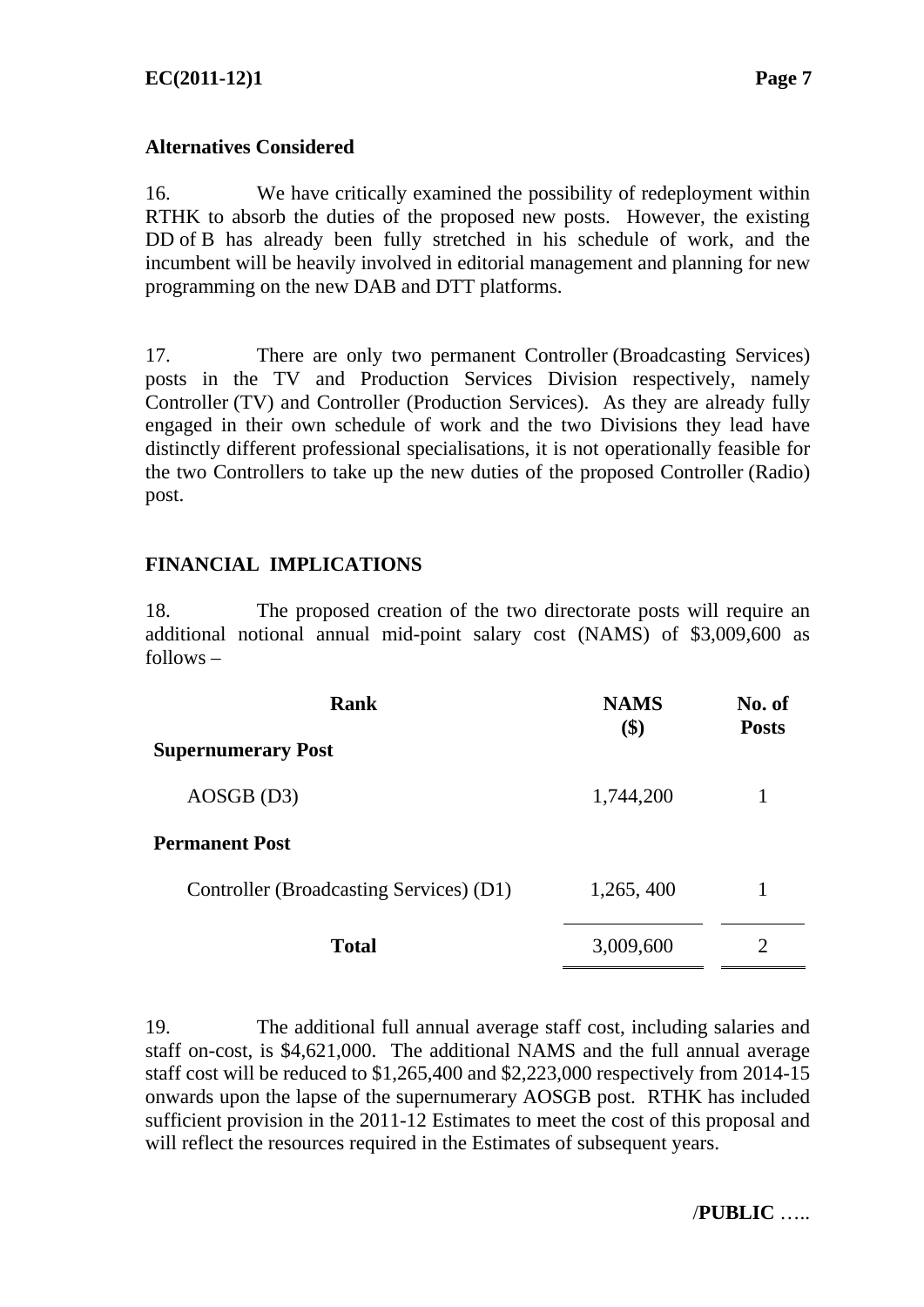# **PUBLIC CONSULTATION**

20. We consulted the Legislative Council Panel on Information Technology and Broadcasting on 14 February 2011. Members supported the proposal. A Member asked us to consider creating one permanent post of DD of B instead of a supernumerary post for only three years, given the heavy responsibilities of the post and the long-term development need of RTHK. We explained that we would review in due course whether there would be a need to extend the term of the supernumerary post, having regard to the progress of implementing various new services and projects. For the time being, we consider it appropriate to keep the term of this supernumerary post at three years.

# **BACKGROUND**

21. In 2009, the Government decided to task RTHK to fulfill the role and mission as the PSB of Hong Kong. In the next few years, RTHK will embark on various new development initiatives. In December 2010, the Government announced a package of arrangements to fully support RTHK in taking forward its new initiatives, including the creation of two directorate posts to strengthen the directorate establishment of RTHK for leading and coordinating the various new services and projects.

#### **ESTABLISHMENT CHANGES**

22. The establishment changes in RTHK for the past two years are as follows –

| <b>Establishment</b><br>(Note) | <b>Number of Posts</b> |                              |                              |                              |  |
|--------------------------------|------------------------|------------------------------|------------------------------|------------------------------|--|
|                                | As at<br>1 May 2011    | As at<br><b>1 April 2011</b> | As at<br><b>1 April 2010</b> | As at<br><b>1 April 2009</b> |  |
| A                              | 7#                     |                              |                              |                              |  |
| B                              | 99                     | 99                           | 88                           | 88                           |  |
| C                              | 427                    | 427                          | 428                          | 429                          |  |
| <b>Total</b>                   | 533                    | 533                          | 523                          | 524                          |  |

Note:

A - ranks in the directorate pay scale or equivalent

B - non-directorate ranks, the maximum pay point of which is above MPS point 33 or equivalent

C - non-directorate ranks, the maximum pay point of which is at or below MPS point 33 or equivalent

# - as at 1 May 2011, there was no unfilled directorate post in RTHK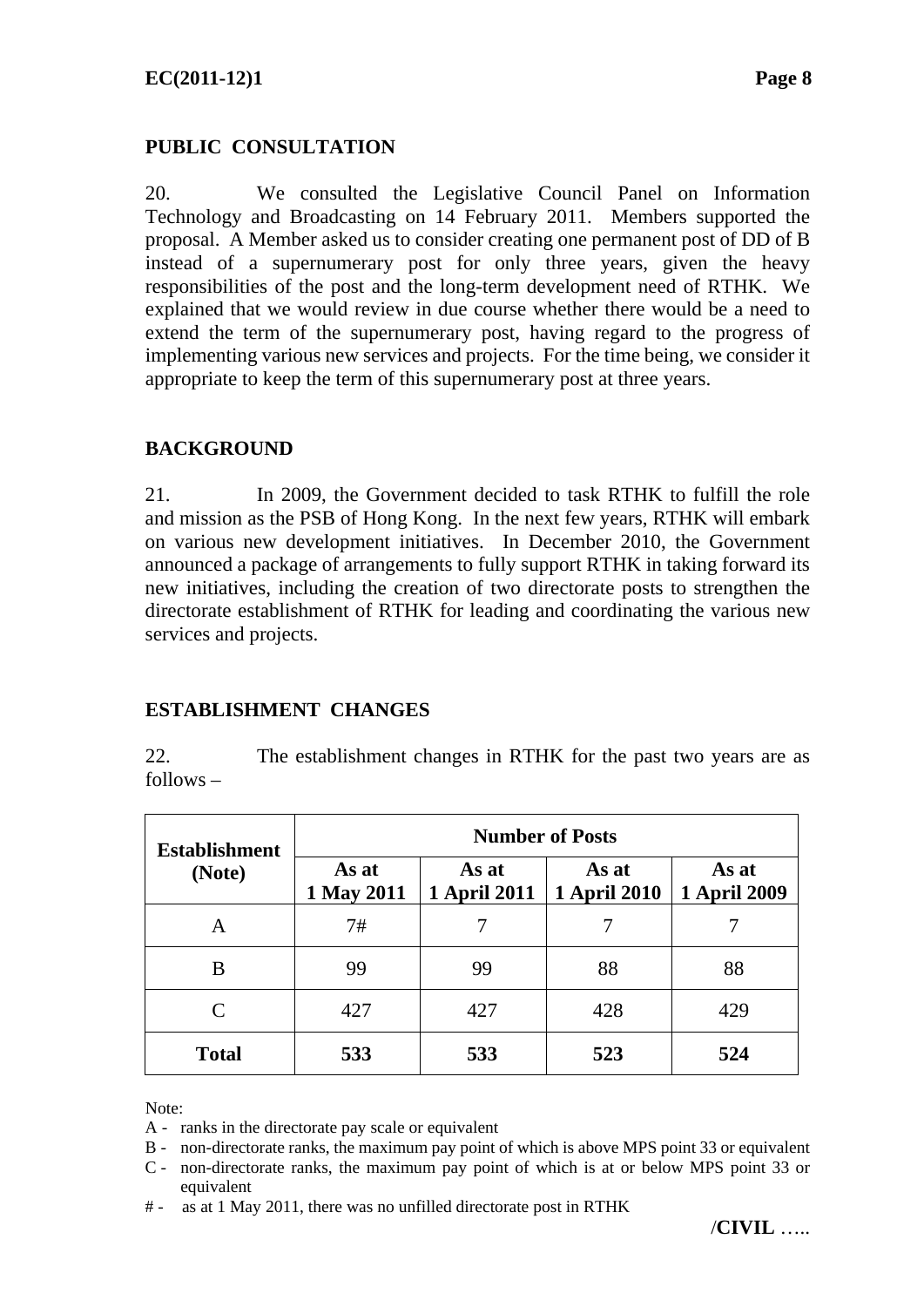## **CIVIL SERVICE BUREAU COMMENTS**

23. The Civil Service Bureau supports the proposed creation of one supernumerary post of AOSGB for a period of three years and a permanent post of Controller (Broadcasting Services) to lead and coordinate the planning for various new services and projects of RTHK. The grading and ranking of the proposed posts are considered appropriate having regard to the level and scope of responsibilities concerned.

#### **ADVICE OF THE STANDING COMMITTEE ON DIRECTORATE SALARIES AND CONDITIONS OF SERVICE**

24. The Standing Committee on Directorate Salaries and Conditions of Service has advised that the grading proposed for the permanent post of Controller (Broadcasting Services) (D1) in RTHK would be appropriate if the proposal were to be implemented.

-------------------------------------

Commerce and Economic Development Bureau April 2011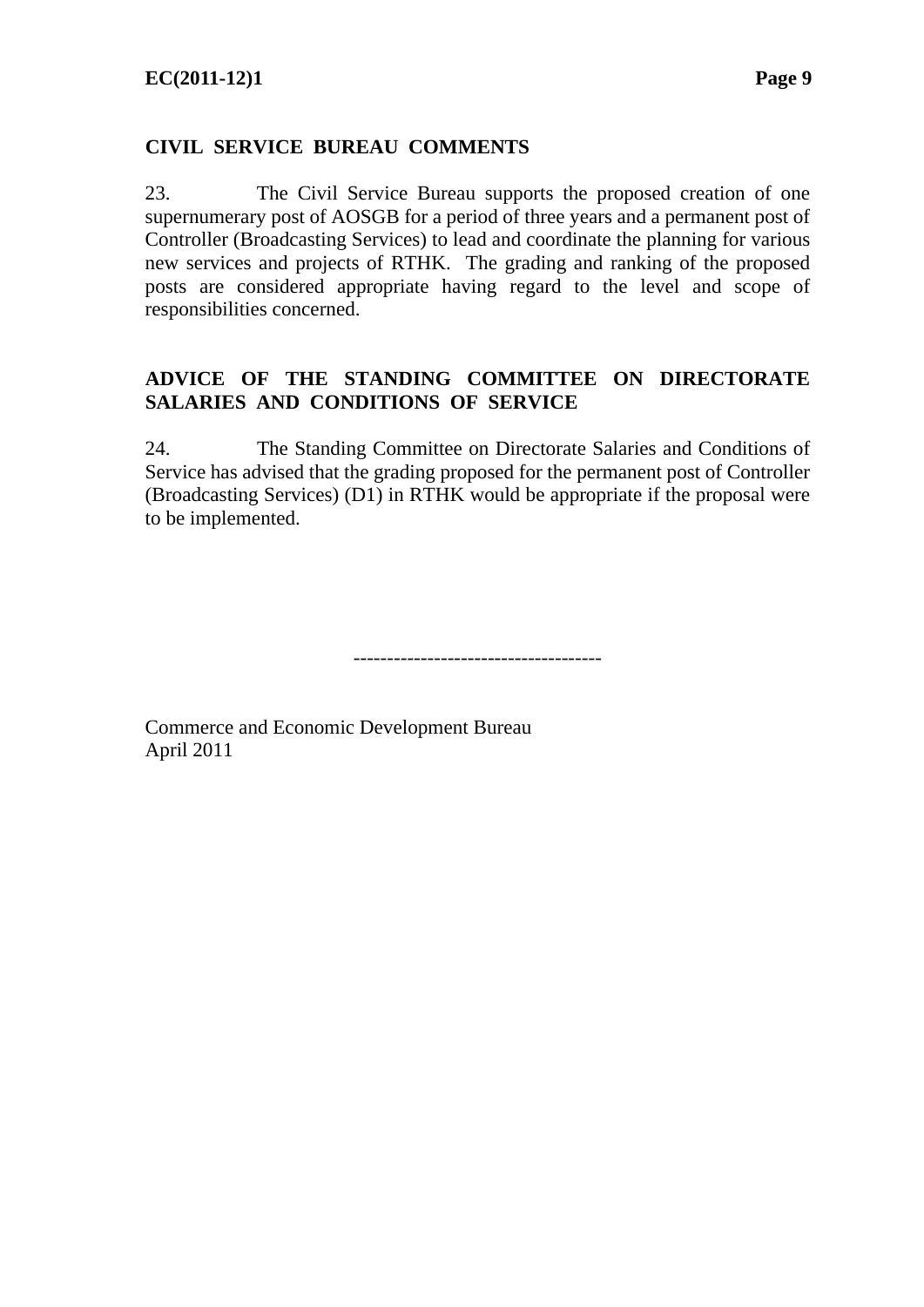#### **Existing Organisation Chart of Radio Television Hong Kong**

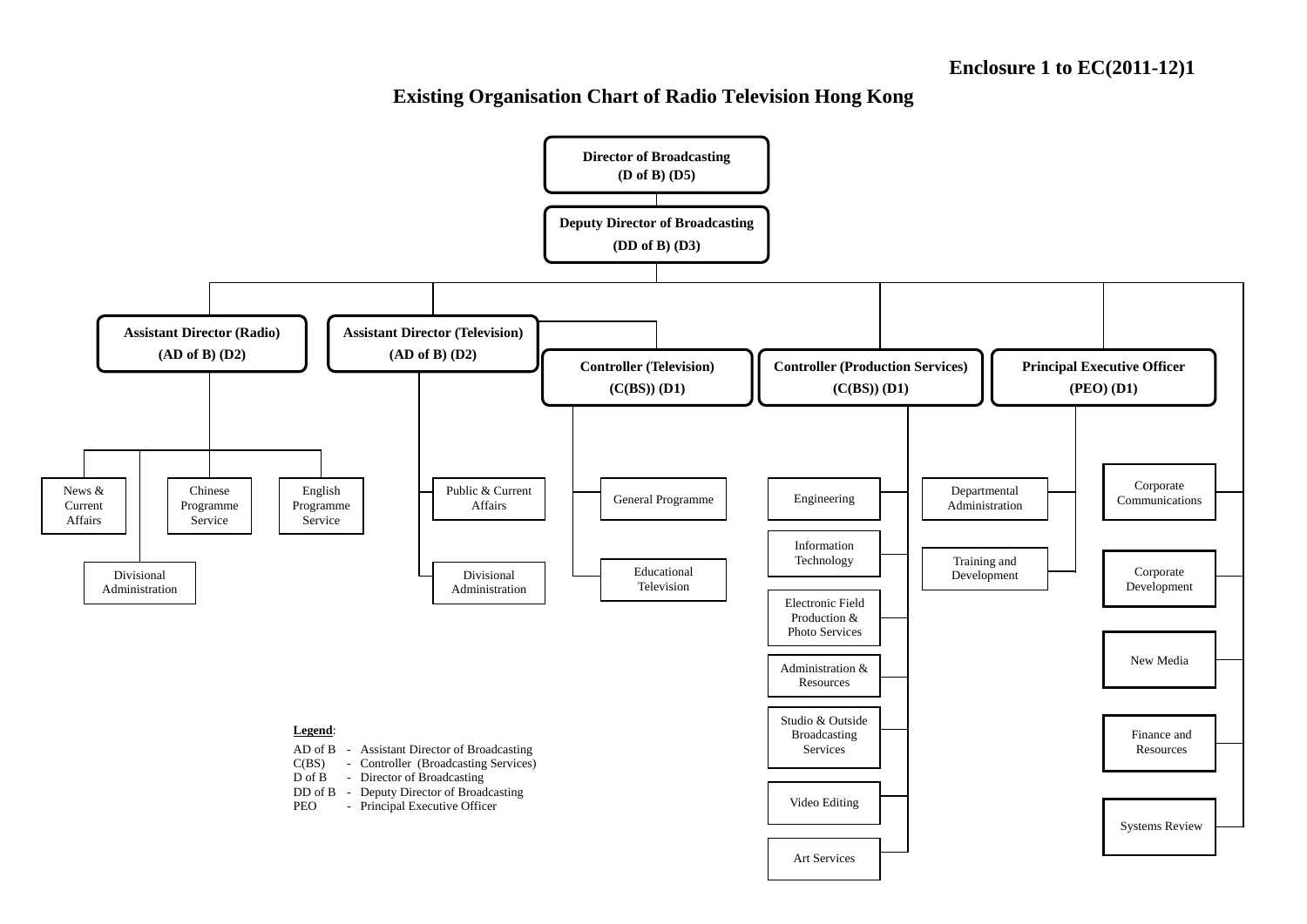

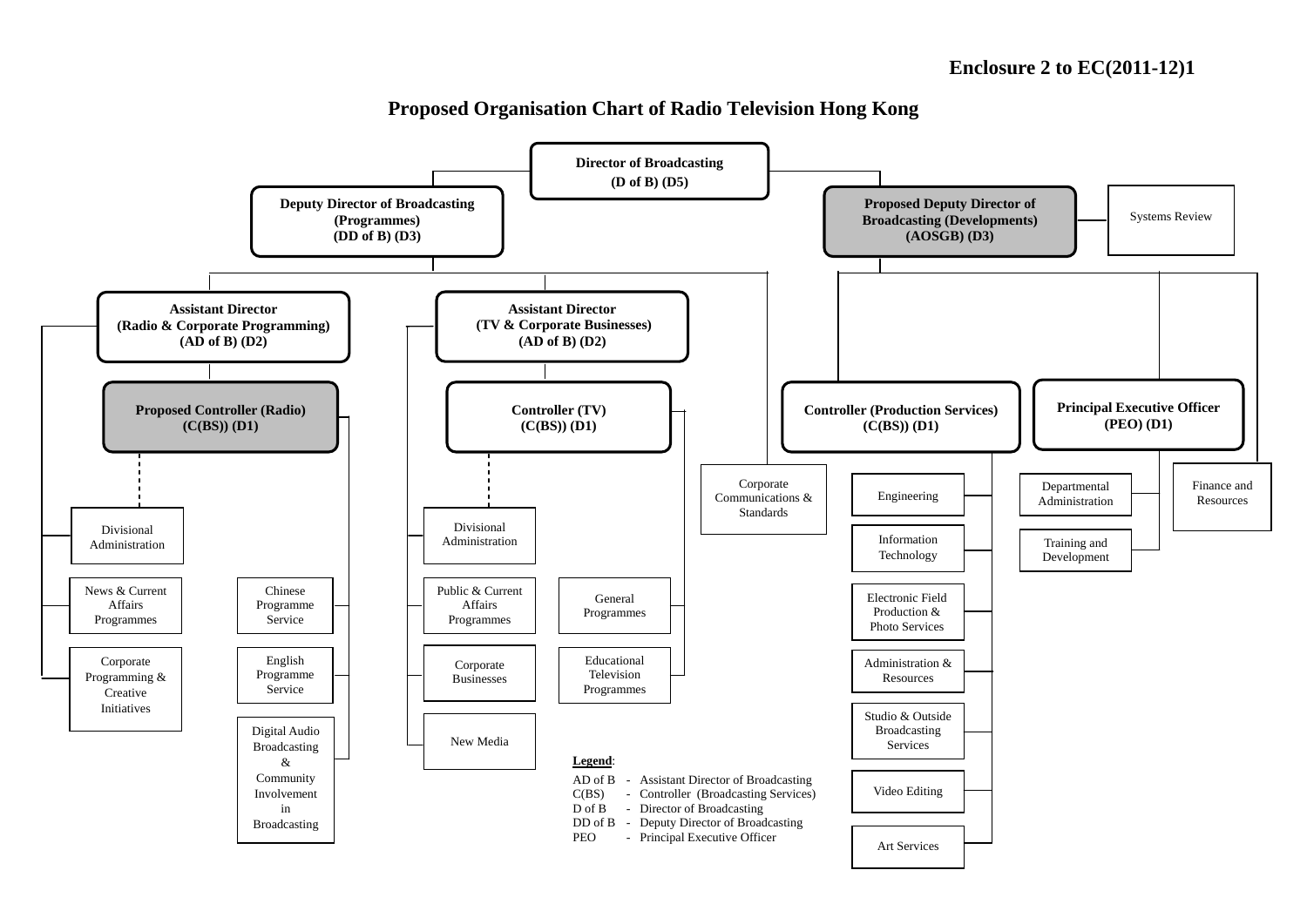## **Proposed Job Description Deputy Director of Broadcasting (Developments)**

**Rank** : Administrative Officer Staff Grade B (D3)

**Responsible to :** Director of Broadcasting

#### **Main Duties and Responsibilities –**

- (1) To lead and coordinate the development of the new Broadcasting House, steering the project through the financial, town planning, public engagement and other legal and administrative procedures;
- (2) to lead and coordinate the developments pertinent to the launch of the new digital audio broadcasting (DAB) and digital terrestrial television (DTT) services, including formulating strategies for and leading the commercial negotiations on the construction of DAB and DTT networks with a view to ensuring amicable agreement with the relevant commercial operators and site users; drawing up and implementing strategies and operational plans to tie in with the development of the Broadcasting House and new market developments;
- (3) to steer the implementation of the Media Asset Management (MAM) project which entails the development of a comprehensive archival policy, the establishment of a metadata structure, the restoration of artifacts at risk, digitisation of archives, provision of manpower and specialist storage facilities for keeping archives in the interim and eventually at the new Broadcasting House, integration of the MAM with the production system, and devising and implementing a policy to facilitate public and industry access to the archives;
- (4) to oversee departmental administration and resources management for ensuring the optimal, efficient and effective use and deployment of the financial, human and production resources of Radio Television Hong Kong (RTHK); and
- (5) to support the Director in any other areas appropriate for achieving RTHK's public purposes and mission and ensuring compliance with the Charter of RTHK.

------------------------------------------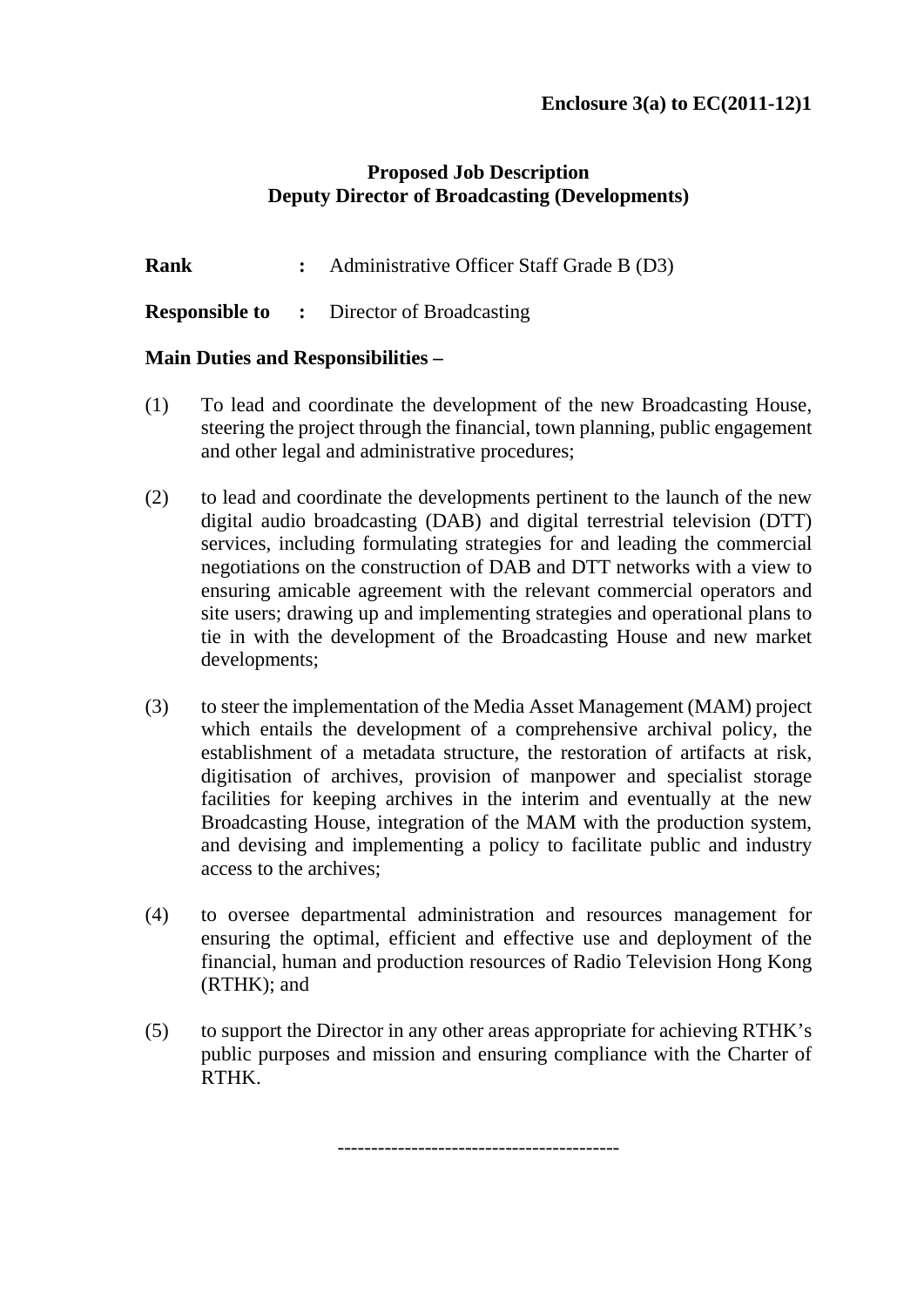## **Proposed Job Description Controller (Radio)**

**Rank** : Controller (Broadcasting Services) (D1)

**Responsible to** : Assistant Director (Radio & Corporate Programming)

#### **Main Duties and Responsibilities –**

- (1) To oversee the day-to-day operation of radio services, particularly Chinese and English programme services, programme scheduling and presentation, and other related projects and services;
- (2) to formulate radio programming, ensure programme output and quality, implement editorial policies and ensure standards and assist in divisional administration;
- (3) to lead, coordinate and launch the new digital audio broadcasting services, including liaising with other stakeholders for the setting up of the technical infrastructure, liaising for the launch of the national relay channel, formulating and implementing programming and publicity strategies, etc.
- (4) to assist in developing the framework and mechanism on community involvement in broadcasting and to oversee its smooth operation;
- (5) to ensure optimal, efficient and effective use of programme resources; and
- (6) to support the senior management in any other areas appropriate for achieving Radio Television Hong Kong (RTHK)'s public purposes and mission and ensuring compliance with the Charter of RTHK.

------------------------------------------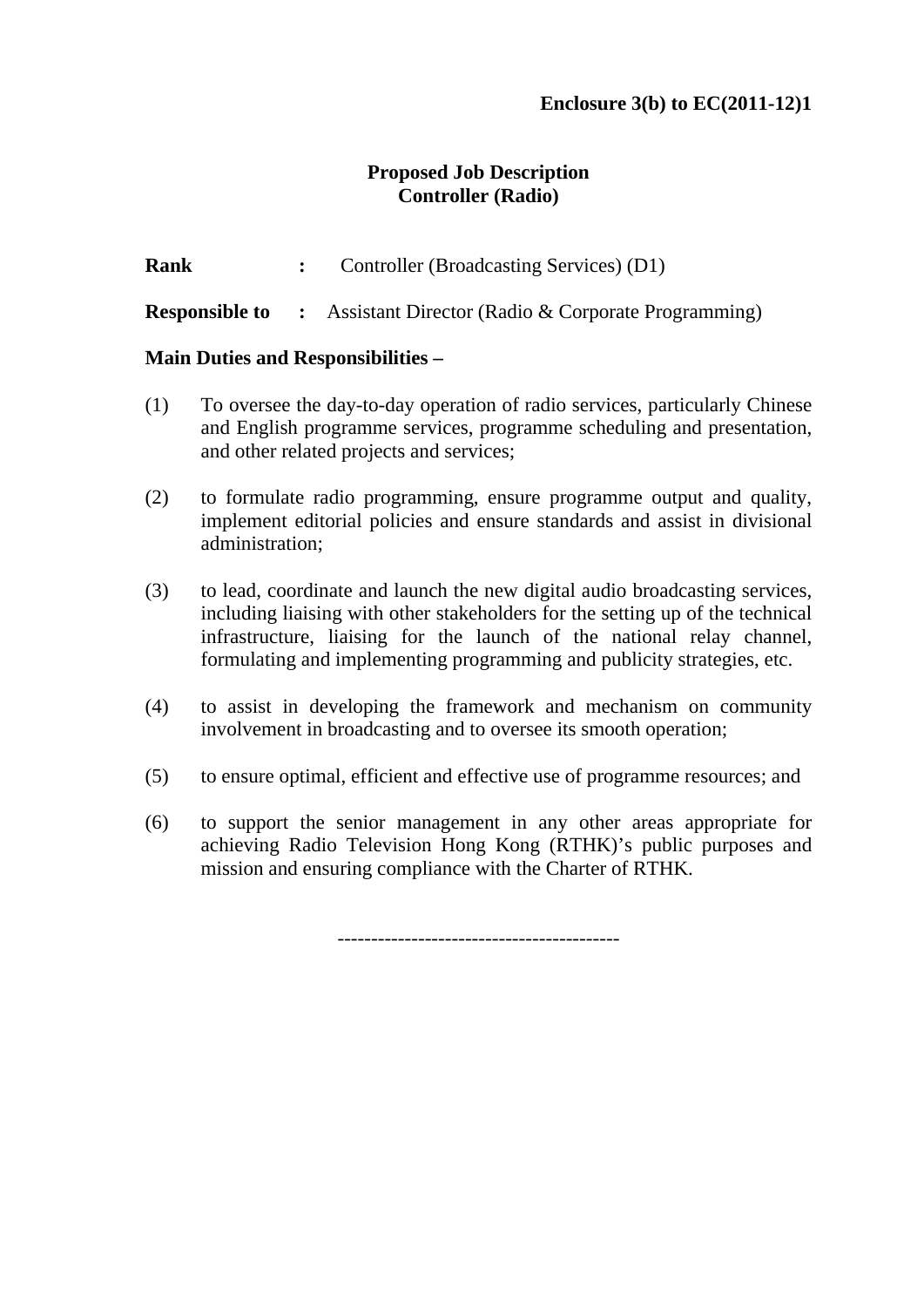## **Revised Job Description Deputy Director of Broadcasting (Programmes)**

**Rank** : Deputy Director of Broadcasting (D3)

**Responsible to :** Director of Broadcasting

## **Main Duties and Responsibilities –**

- (1) To lead, coordinate, oversee and ensure programme output, standard and editorial qualities of programmes in radio, television and the new media, develop programme strategy and corporate programming plans;
- (2) to lead the programming and content developments of new services, including the digital audio broadcasting services, digital terrestrial television services, community involvement in broadcasting and new media services;
- (3) to oversee corporate communication matters, corporate business developments, compliance with the codes of the Broadcasting Authority and secretariat services for the Radio Television Hong Kong (RTHK) Board of Advisors;
- (4) to oversee the optimal, efficient and effective use and deployment of programme resources; and
- (5) to support the Director in any other areas appropriate for achieving RTHK's public purposes and mission and ensuring compliance with the Charter of RTHK.

--------------------------------------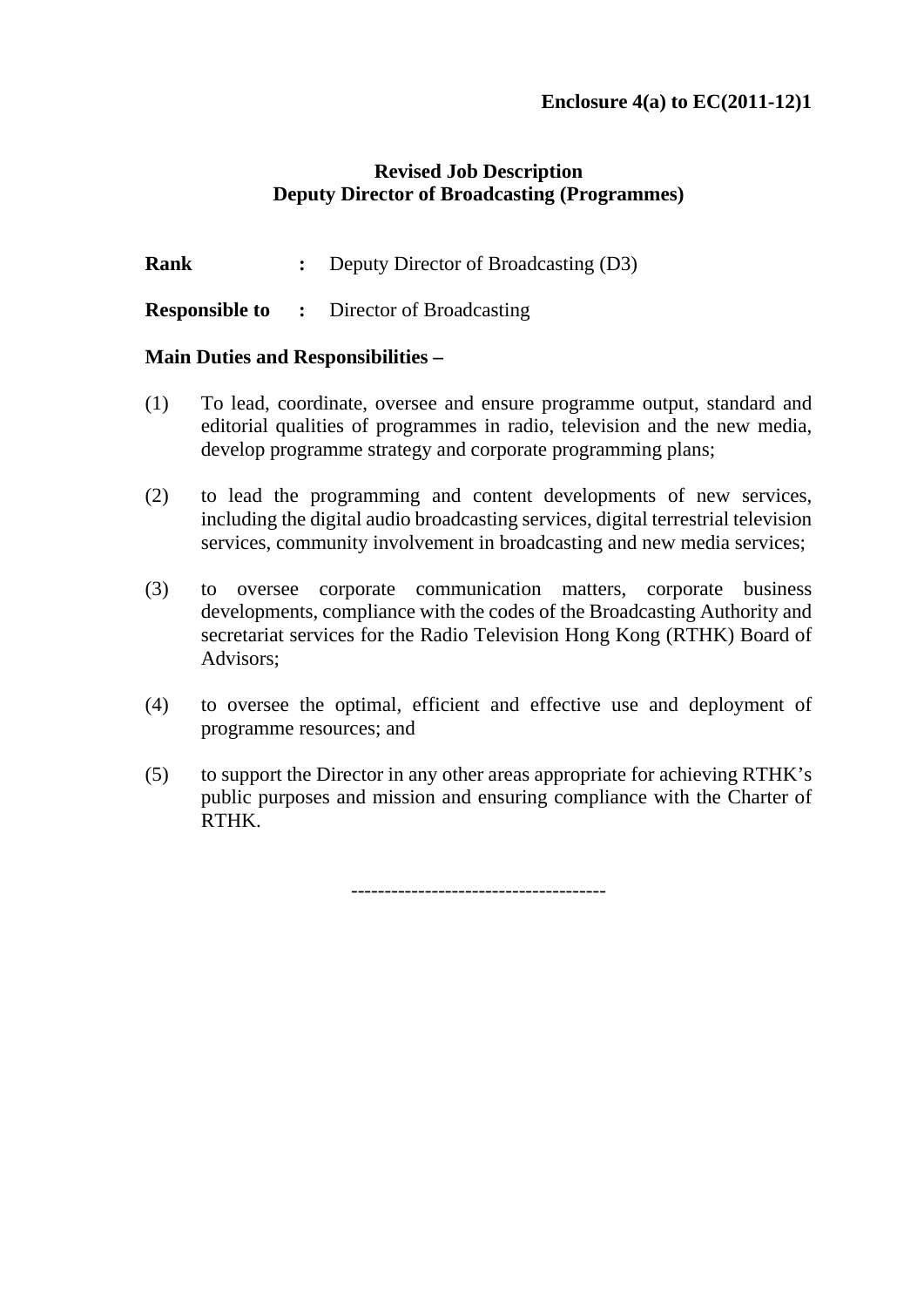## **Revised Job Description Assistant Director (Radio & Corporate Programming)**

| <b>Rank</b> | <b>Assistant Director of Broadcasting Services (D2)</b> |
|-------------|---------------------------------------------------------|
|             |                                                         |

## **Responsible to** : Deputy Director of Broadcasting (Programmes)

## **Main Duties and Responsibilities –**

- (1) To oversee the operation of radio programme productions, including news services, map out programming strategy, monitor programme output and quality, assist in formulating editorial policy and ensure editorial standards;
- (2) to plan for the launch of digital audio broadcasting services and community involvement in broadcasting;
- (3) to ensure optimal, efficient and effective use and deployment of programme resources;
- (4) to oversee corporate programming strategies and creative initiatives; and
- (5) to support the senior management in any other areas appropriate for achieving Radio Television Hong Kong (RTHK)'s public purposes and mission and ensuring compliance with the Charter of RTHK.

---------------------------------------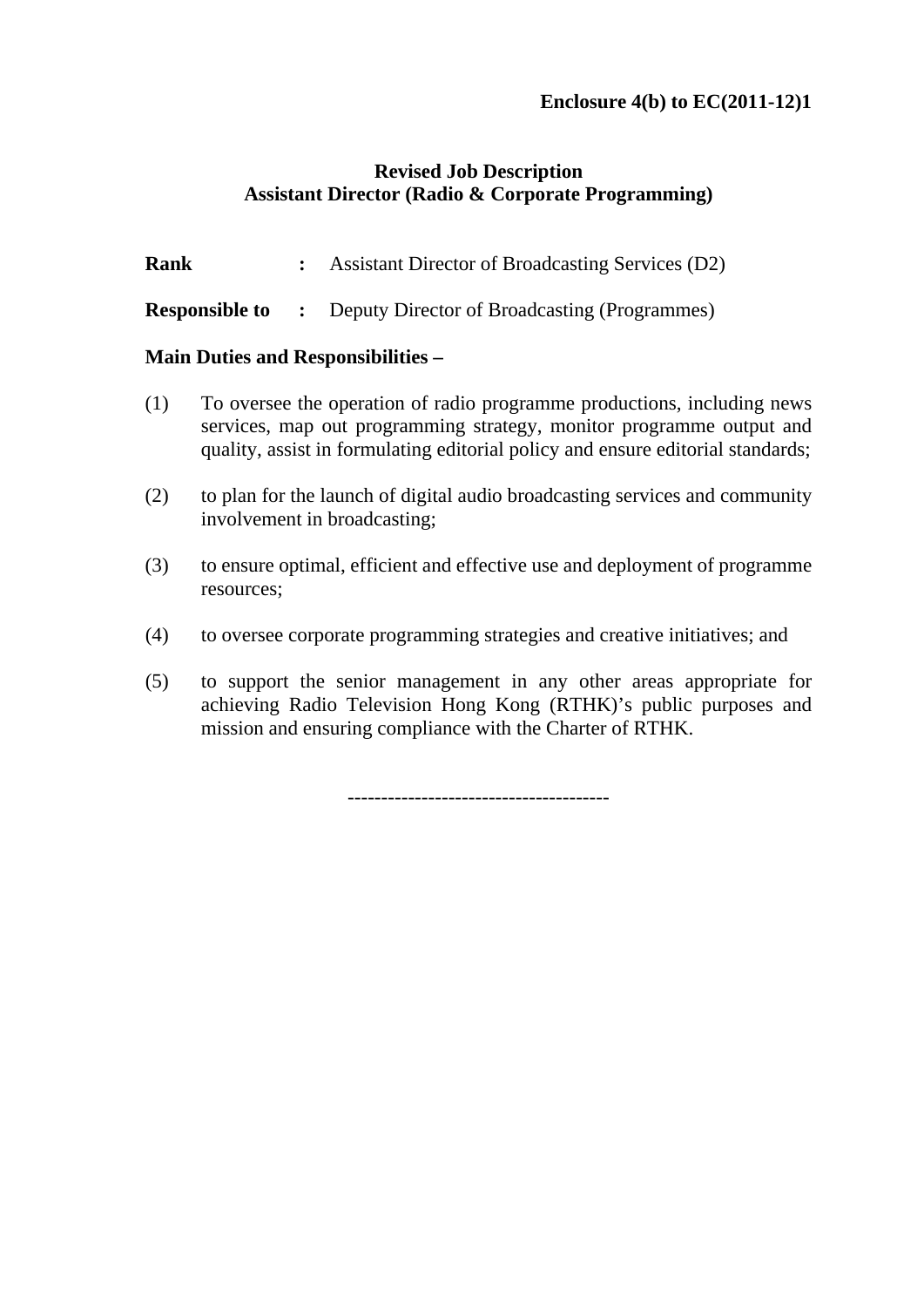## **Revised Job Description Assistant Director (TV & Corporate Businesses)**

**Rank** : Assistant Director of Broadcasting Services (D2)

**Responsible to** : Deputy Director of Broadcasting (Programmes)

#### **Main Duties and Responsibilities –**

- (1) To oversee the operation of television programme productions, including public affairs programmes, map out programming strategy, monitor programme output and quality, assist in formulating editorial policy and ensure editorial standards;
- (2) to plan for the launch of digital terrestrial television services and related matters including channel management, programme scheduling, co-productions, programme acquisition, etc.;
- (3) to ensure optimal, efficient and effective use and deployment of programme resources;
- (4) to oversee corporate businesses and developments in respect of programme licensing, content policy, marketing, etc., and the development of new media services; and
- (5) to support the senior management in any other areas appropriate for achieving Radio Television Hong Kong (RTHK)'s public purposes and mission and ensuring compliance with the Charter of RTHK.

------------------------------------